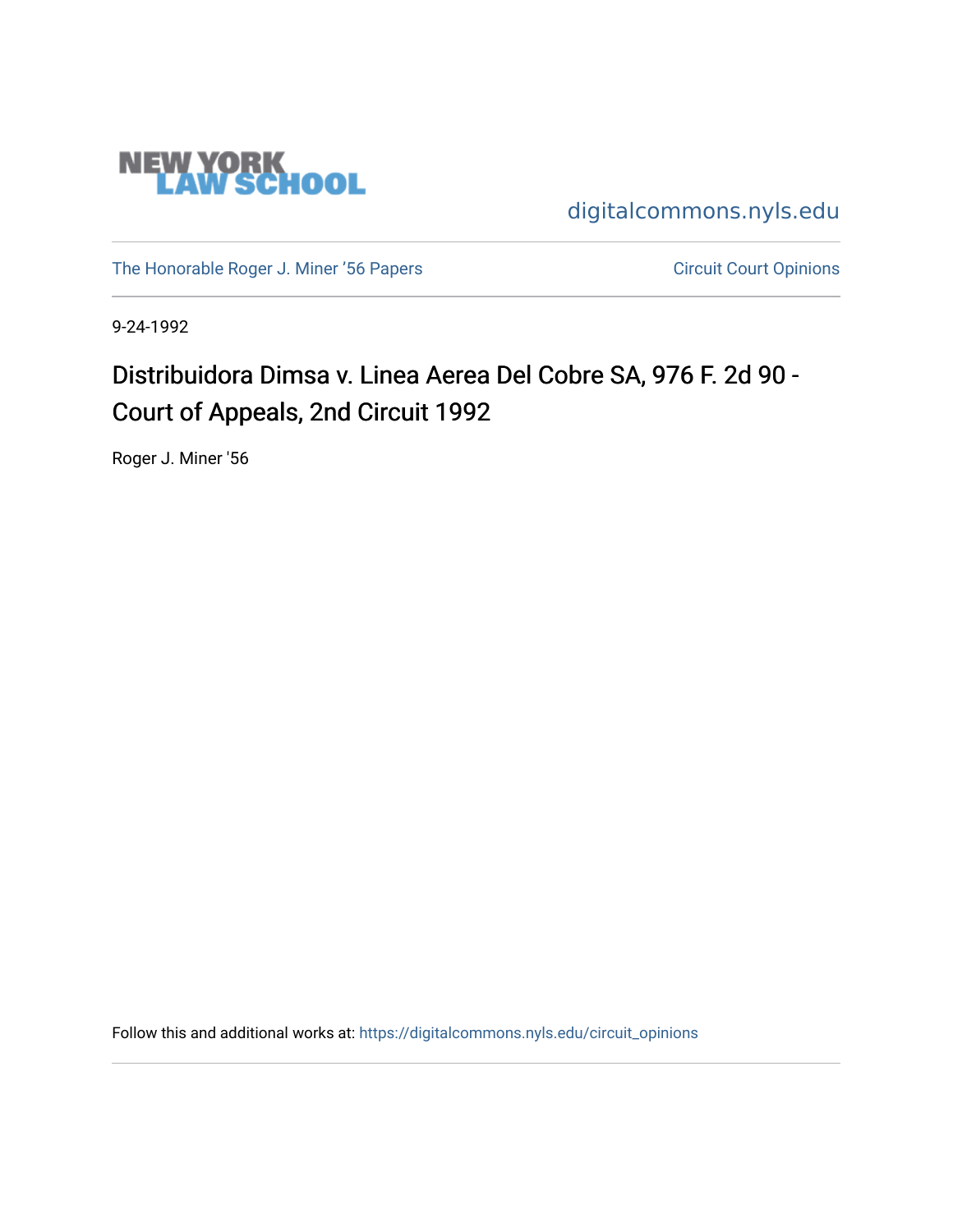### 976 F.2d 90 (1992)

### DISTRIBUIDORA DIMSA, Plaintiff-Appellant,

v.

### LINEA AEREA DEL COBRE S.A., doing business as Ladeco, Defendant-Appellee.

No. 1755, Docket 92-7341.

### United States Court of Appeals, Second Circuit.

Arqued June 19, 1992. Decided September 24, 1992.

91 \*91 David L. Mazaroli, New York City (Law Offices of Yorkston W. Grist, P.C., of counsel), for plaintiff-appellant.

Stephen J. Fearon, New York City (Virginia Loughran, Condon & Forsyth, of counsel), for defendant-appellee.

Before MESKILL, KEARSE, and MINER, Circuit Judges.

MINER, Circuit Judge:

Plaintiff-appellant Distribuidora Dimsa S.A. ("Dimsa") appeals from an order entered February 26, 1992 in the United States District Court for the Southern District of New York (Mukasey, J.) denying Dimsa's motion for partial summary judgment. Distribuidora Dimsa S.A. v. Linea Aerea Del Cobre S.A., 785 F.Supp. 49 (S.D.N.Y.1992) ("Dimsa II"). In its complaint, Dimsa

92 alleged damage to and loss of goods transported by defendant-appellee Linea Aerea Del Cobre S.A. ("Ladeco") and \*92 sought money damages. Ladeco denied the allegations and asserted several affirmative defenses. Dimsa made the motion for partial summary judgment resulting in the order giving rise to this appeal for the purpose of striking one of Ladeco's affirmative defenses. The defense was based on the limitation of liability provided in Article 22 of the Convention for the Unification of Certain Rules Relating to International Transportation by Air, October 12, 1929, 49 Stat. 3000, T.S. No. 876 (1934), reprinted in, 49 U.S.C. app. § 1502 note (hereinafter "Warsaw Convention" or "Convention"). Dimsa argued that Ladeco should not be entitled to avail itself of the liability limitation because the air waybills completed for the shipments did not conform to the Convention's requirements and that the affirmative defense therefore should be stricken. The district court disagreed, concluding that the Convention did not impose an absolute requirement that the particulars omitted from the air waybills be included and hence that the affirmative defense should not be barred. Dimsa II, 785 F.Supp. at 51.

The district court had earlier denied the motion for summary judgment. Distribuidora Dimsa S.A. v. Linea Aerea Del Cobre S.A., 768 F.Supp. 74 (S.D.N.Y.1991) ("Dimsa I"). In its earlier ruling on the motion the court refused to strike the affirmative defense of limited liability, citing as authority our determination in *Exim Indus., Inc. v. Pan American World Airways, Inc.*, 754 F.2d 106 (2d Cir.1985), that omissions from waybills destroy the liability limitation only when the omissions are commercially substantial or significant and prejudicial to the consignor. The district court rejected Dimsa's argument that several recent decisions had overruled Exim, but did not rule on whether the omitted particulars in issue were commercially insubstantial or insignificant and nonprejudicial. *Dimsa I, 768 F.Supp. at 77.* 

The district court then certified for interlocutory appeal the question of Exim's continued vitality. We denied Dimsa's motion for permission to appeal, but granted leave to renew the motion upon a ruling from the district court as to whether the omitted particulars were commercially insubstantial or insignificant and nonprejudicial. Pursuant to our order, the district court reconsidered the summary judgment motion in light of the Exim standard and concluded that the omissions were commercially insubstantial or insignificant and nonprejudicial. *Dimsa II*, 785 F.Supp. at 51. Based on this conclusion, the district court confirmed its earlier denial of Dimsa's motion for summary judgment and issued the order appealed from.

On appeal, Dimsa argues that, in light of several more recent decisions, the district court erred in concluding that Exim is still good law. Dimsa principally contends that these newer decisions require a "plain language" interpretation of the Warsaw Convention and that the portion of the Warsaw Convention relevant to this appeal unambiguously requires inclusion of certain particulars in each waybill, regardless of their commercial significance. The waybills at issue did not include some of the particulars Dimsa asserts are mandatory. Dimsa also claims that Exim was wrongly decided because the decision flouted the plain meaning of the Convention by adding a requirement that omissions must be commercially substantial or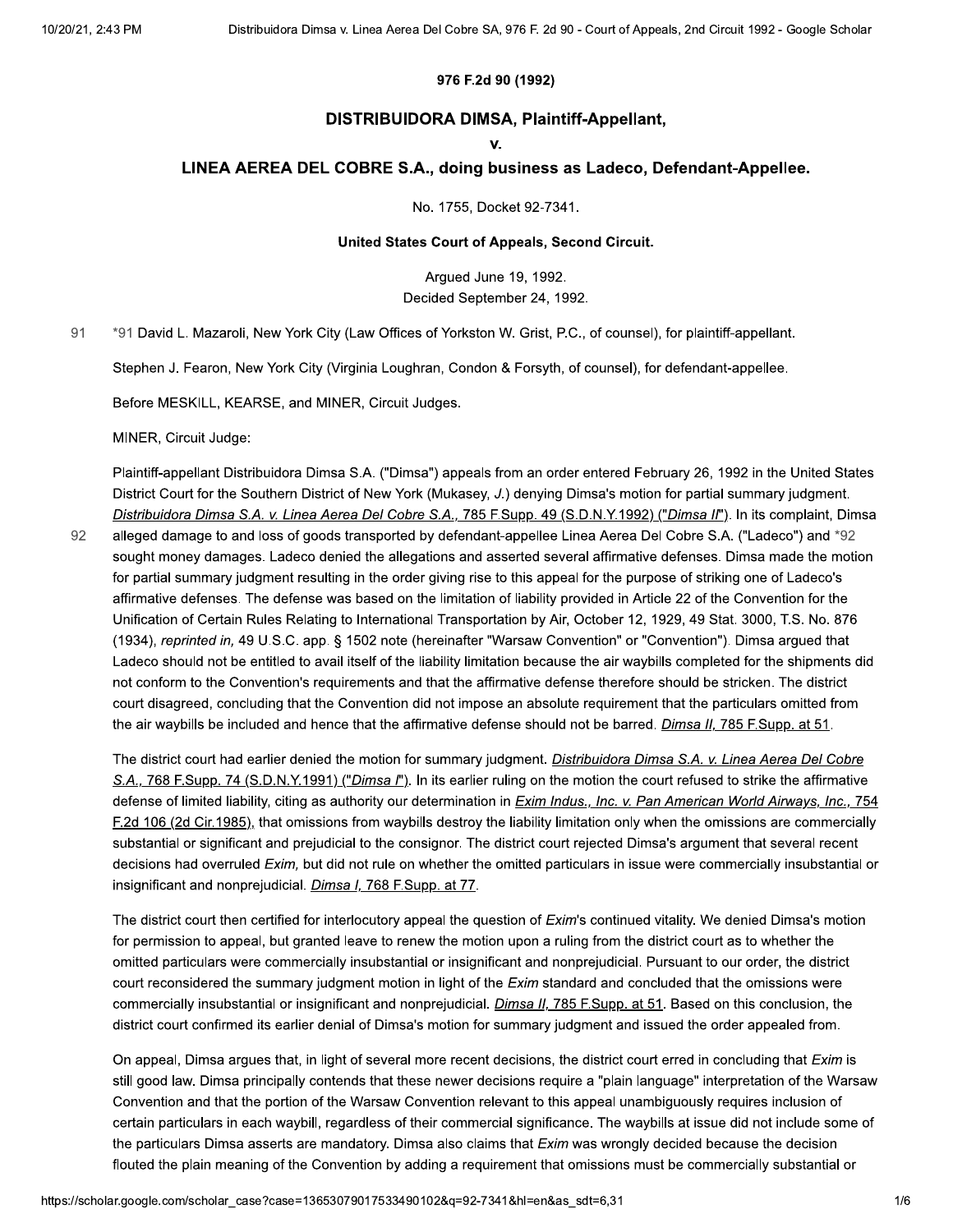Distribuidora Dimsa v. Linea Aerea Del Cobre SA, 976 F. 2d 90 - Court of Appeals, 2nd Circuit 1992 - Google Scholar

significant and prejudicial to the consignor in order to destroy the liability limitation. Dimsa alternatively disputes the district court's holding that the omissions from the waybills were commercially insubstantial or insignificant and nonprejudicial omissions within the meaning of Exim.

Ladeco counters that nothing in the more recent decisions casts doubt on Exim's holding, that Exim remains good law, and that the district court properly determined that the omitted particulars were without commercial significance or prejudice to Dimsa. We hold that no intervening case has overruled Exim, which remains the law of this circuit, and that the district court did not err in concluding that the omissions from the air waybills were commercially insubstantial or insignificant and nonprejudicial.

#### 93 \*93 BACKGROUND

In April 1989, Dimsa contracted with Ladeco for the transportation of two shipments of video cassette recorders ("VCRs") from Florida to Chile. Upon receipt of the consignments in Florida, Ladeco completed separate air waybills for each. Article 8 of the Convention requires that a waybill accompany each shipment of goods and sets forth the particulars to be included in the waybill. In the original French, Article 8 provides, in pertinent part, for the inclusion in the waybill of: "h) le nombre, le mode d'emballage, les marques particulières ou les numéros des colis; i) le poids, la quantité, le volume ou les dimensions de la marchandise." The American translation of these subsections is as follows: "(h) The number of packages, the method of packing, and the particular marks or numbers upon them; (i) The weight, the quantity, the volume, or dimensions of the goods." The waybills here recorded the total weight of, and the number of pieces in, the respective shipments. None of the other particulars from subsections (h) and (i) was logged in the waybills. Ladeco transported the VCRs by air to Chile, where Dimsa took possession of them. Upon receipt, according to the complaint in this action, Dimsa discovered that some of the VCRs from the shipments were damaged and others were missing.

Answering Dimsa's complaint for the recovery of its losses, Ladeco asserted, among other things, the affirmative defense of the limited liability afforded international air carriers under Article 22 of the Warsaw Convention. The Convention permits carriers engaged in the international transportation of goods by air to limit their liability for lost or damaged goods, Warsaw Convention Art. 22(2), if a properly completed air waybill accompanies the shipment, id. Art. 9. Dimsa moved in the district court for partial summary judgment to strike this affirmative defense. Dimsa argued that the air waybills did not include all the information required by the Warsaw Convention and therefore that Ladeco was not entitled to limit its liability. Thus, Dimsa contended, Ladeco should be barred from asserting the affirmative defense.

The district court denied Dimsa's motion for partial summary judgment, concluding that, under *Exim Indus., Inc. v. Pan* American World Airways, Inc., 754 F.2d 106 (2d Cir.1985), Article 9 is not violated by the omission of commercially insubstantial or insignificant and nonprejudicial particulars from air waybills, and that the affirmative defense based on the Warsaw Convention properly was raised. *Dimsa I, 768 F.Supp. at 77-78*. The district court found Exim controlling because Exim also involved two putatively incomplete air waybills, one lacking a designation of the method of packing and the numbers on the packages, and the second lacking the volume and dimensions of the cargo. Exim, 754 F.2d at 108. In so ruling, the district court rejected Dimsa's argument that, in light of several subsequent decisions, *Exim* was no longer good law. The district court then certified for interlocutory appeal, 28 U.S.C. § 1292(b), the issue of Exim's continued viability. When Dimsa moved in this Court pursuant to Fed.R.App.P. 5 for permission to appeal, we denied the motion "without prejudice to renewal after a determination of the district court of the issue whether the omissions in the air waybills in question were commercially insubstantial or insignificant and non-prejudicial within Exim."

The district court accepted submissions from the parties on the issues of commercial substantiality, significance, and prejudice. After reviewing these materials, the court reaffirmed its denial of partial summary judgment and determined that the omissions from the waybills were commercially insubstantial or insignificant and nonprejudicial within the meaning of Exim. Dimsa II, 785 F.Supp. at 51. Dimsa moved again for leave to appeal, which motion we granted in accordance with our earlier ruling.

## **DISCUSSION**

94 The Warsaw Convention governs, inter alia, international transportation of goods by air. When transported goods are \*94 lost or damaged, the Convention presumes the carrier liable, but limits the permissible amount of recovery. Specifically,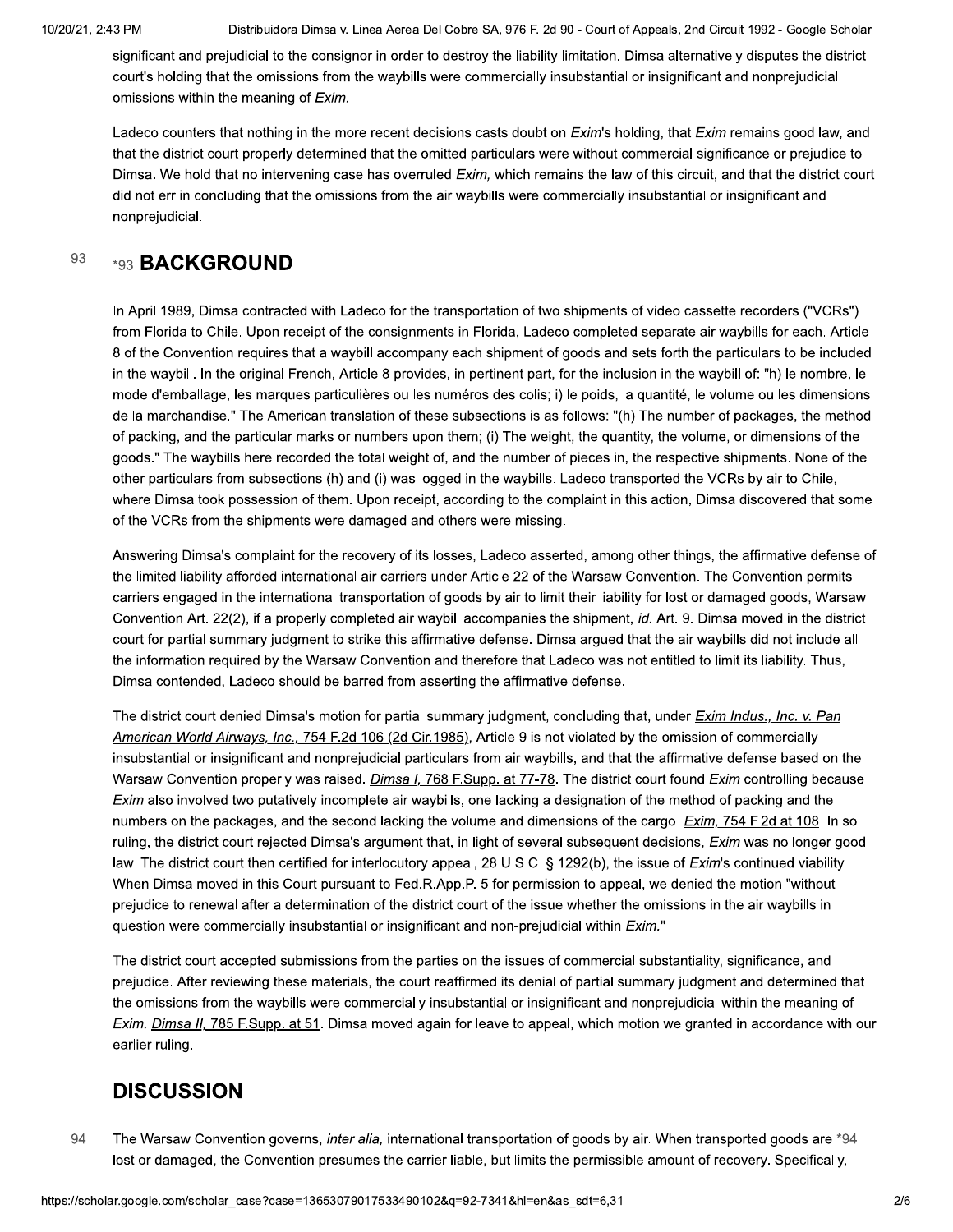95

Distribuidora Dimsa v. Linea Aerea Del Cobre SA, 976 F. 2d 90 - Court of Appeals, 2nd Circuit 1992 - Google Scholar

Article 22(2) provides that "[i]n the transportation ... of goods, the liability of the carrier shall be limited to a sum of [\$20] per kilogram [\$9.07 per pound], unless the consignor has made, at the time when the package was handed over to the carrier, a special declaration of the value at delivery and has paid a supplementary sum if the case so requires." This limitation of liability does not apply, however, "[i]f the carrier accepts goods without an air waybill having been made out, or if the air waybill does not contain all the particulars set out in article 8(a) to (i), inclusive, and (g)...." Warsaw Convention Art. 9. In such cases, the carrier is not "entitled to avail himself of the provisions of this convention which exclude or limit his liability." so recovery is unlimited by the Convention. Id.; see Exim, 754 F.2d at 107-08; Maritime Ins. Co. v. Emery Air Freight Corp., 769 F.Supp. 126, 127-28 (S.D.N.Y.1991). Dimsa contends that the waybills in issue omitted several of the particulars required by Article 8(h) and (i), thereby rendering the waybills incomplete for purposes of Article 9. This in turn would trigger Article 9's removal of the Convention's liability limitation such that Ladeco could not invoke it as an affirmative defense. Ladeco argues, and the district court agreed, that the missing particulars need not have been included in the waybills under our holding in Exim, because the omitted particulars were commercially insubstantial or insignificant and nonprejudicial. Exim, 754 F.2d at 108.

While it is clear from Article 9 that certain of the Article 8 particulars must be contained in the waybill in order for limited liability to obtain, we determined in Exim that Article 8 does not make clear which particulars listed in subsections (h) and (i) must be contained in the waybill. Id. Exim resolved this issue by holding that only the particulars whose omission would be commercially substantial or significant and prejudicial to the consignor must be set out. Id.; Maritime Ins., 769 F.Supp. at 128-29 (following Exim to hold omissions from waybill commercially insubstantial and permit liability to be limited); see also Republic National Bank of N.Y. v. Eastern Airlines, Inc., 815 F.2d 232, 237 (2d Cir.1987) (relying on Exim in ruling that customer baggage claim check need only include particulars whose omission would be commercially substantial or significant and prejudicial to passenger, and charging sophisticated traveller with knowledge of Warsaw Convention). In accordance with Exim, the district court here ruled that the particulars omitted from these waybills were commercially insubstantial or insignificant and nonprejudicial and thus their omission was not sufficient to deprive Ladeco of its ability to assert the Convention's limitation-of-liability defense. Dimsa attacks this holding in two ways; first, by arguing that Exim is not good law, and second, by claiming that in any event the omissions were commercially substantial or significant and prejudicial to it. We address these contentions in turn.

## A. The Status of Exim

Dimsa argues that the Supreme Court sub silentio overruled Exim in Chan v. Korean Air Lines, Ltd., 490 U.S. 122, 109 S.Ct. 1676, 104 L.Ed.2d 113 (1989). Dimsa also points us to our own post-Chan decision in Victoria Sales Corp. v. Emery Air Freight, Inc., 917 F.2d 705 (2d Cir.1990), as further support for the proposition that Exim is no longer good law. Chan addressed a question regarding the required form of a passenger ticket under the Warsaw Convention, as modified by the Montreal Agreement. Chan, 490 U.S. at 125-26, 109 S.Ct. at 1679-80. The focus of the case was whether Article 3 of the Convention permitted a carrier to retain the benefit of limited liability after delivering a passenger ticket with undersized typeface. Id. at 126-28, 109 S.Ct. at 1679-81. The Supreme Court ruled that the carrier was entitled to limited liability, reasoning that the plain language of Article 3 dictated the result. Id. at 128-29, 109 S.Ct. at 1680-81. Chan also compared the liability limitation scheme of Article 3 with the schemes of Article 4 (limiting the carrier's liability for lost luggage if a baggage claim check is \*95 delivered to the passenger) and of Articles 8 and 9. The Court noted that all the Articles "provide ... that if the relevant document (ticket, baggage check or air waybill) has not been delivered (or, in the case of air waybill, 'made out'), the carrier 'shall not be entitled to avail himself of the provisions of this convention which exclude or limit his liability."" Id. at 131, 109 S.Ct. at 1682. The Court then explained the crucial distinction between the provisions of Article 3 and the provisions of Articles 4, 8 and 9: "But, *unlike* [Article 3, the other Articles] specifically impose the latter sanction [i.e. removal of limited liability] for failure to include in the documents certain particulars...." Id. The differing language of Article 3 indicated to the Court that the Convention did not intend for the delivery of a passenger ticket with undersized typeface to affect the limit on recovery. Id. at 132-33, 109 S.Ct. at 1683.

Like Chan, Victoria Sales dealt with the interpretation of an Article not implicated here. There, transported goods were lost at the carrier's warehouse, some distance from the airport. Victoria Sales, 917 F.2d at 707. The carrier argued that under the Convention it should be entitled to limit its liability for the loss. Interpreting Article 18, the majority concluded that limited liability could only be invoked for losses or damage occurring within the physical confines of the airport. Id. at 707-08. The majority rejected the idea that Article 18 "must be viewed in the light of modern commercial realities" and held that the plain language of Article 18 permits a carrier to limit liability only as to events occurring on airport grounds. Id. at 707.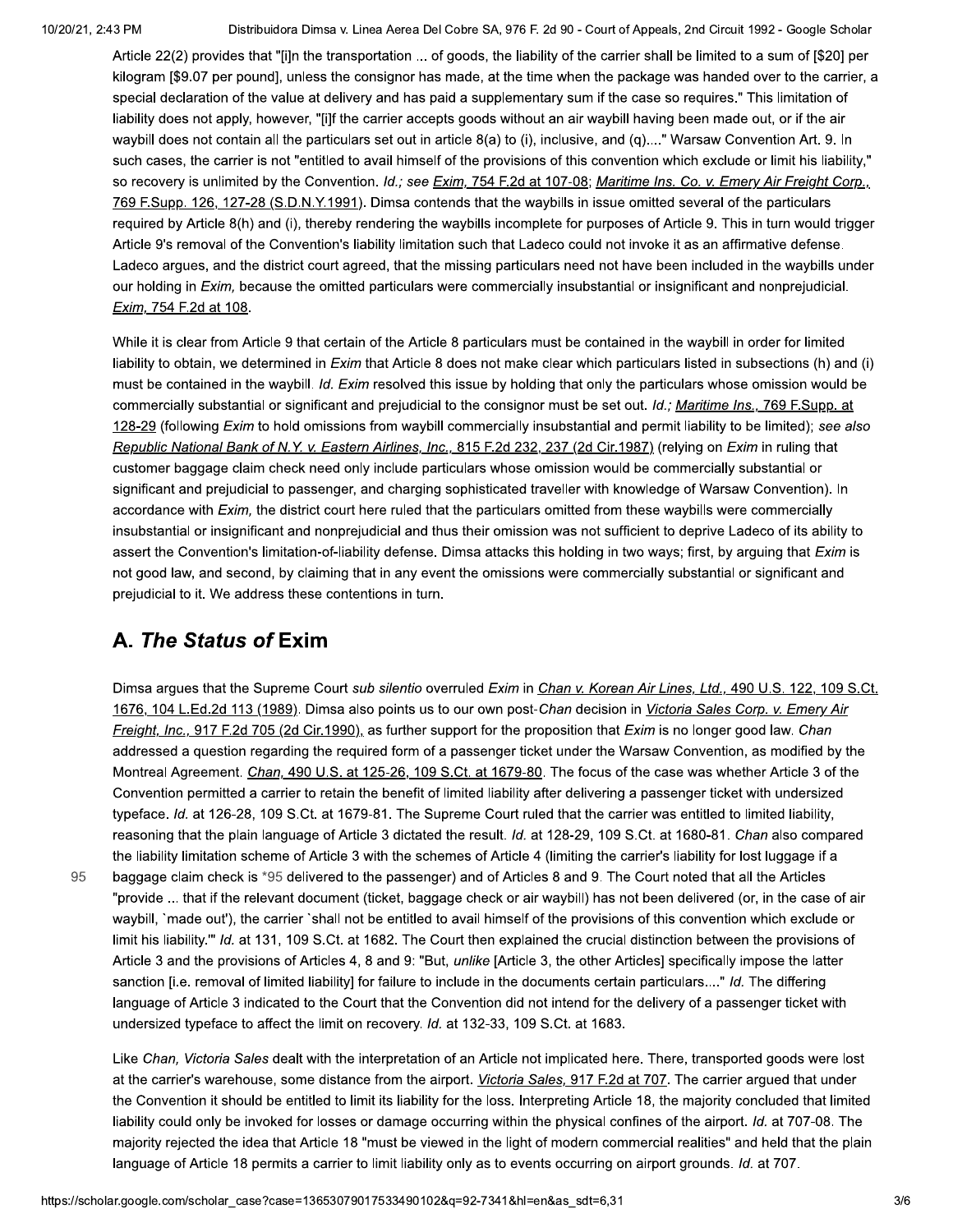10/20/21, 2.43 PM

Distribuidora Dimsa v. Linea Aerea Del Cobre SA, 976 F. 2d 90 - Court of Appeals, 2nd Circuit 1992 - Google Scholar

Obviously, neither of these cases directly overrules Exim. Both interpreted other provisions of the Convention and did not address either Articles 8 and 9 or Exim's holding. While Chan did compare Article 3 to Articles 8 and 9 for purposes of elucidating Article 3, Chan, 490 U.S. at 130-33, 109 S.Ct. at 1681-83, the discussion did not relate to the issue of which particulars must be stated in a waybill or refer to Exim. In Victoria Sales, the majority opinion did not discuss the meaning of Articles 8 and 9 or allude to Exim. Victoria Sales, 917 F.2d at 706-08. The only mention of Exim in either case comes in Judge Van Graafeiland's partial dissent in Victoria Sales. In connection with his analysis of the case, Judge Van Graafeiland examined Chan's holding and specifically concluded that Chan did not overrule Exim. Id. at 711-12 (Van Graafeiland, J., concurring in part and dissenting in part).

Dimsa's argument that Exim was overruled focuses on the general principle of treaty interpretation invoked in both Chan and Victoria Sales: that a treaty should be interpreted according to its plain language. Chan, 490 U.S. at 134, 109 S.Ct. at 1683-84 ("where the text is clear, as it is here, we have no power to insert an amendment"); Victoria Sales, 917 F.2d at 707 ("when the text of a treaty is clear, a court shall not, through interpretation, alter or amend the treaty") (citing Chan). Dimsa arques that *Exim* violated this maxim of treaty interpretation by engrafting the condition that to be required in the waybill the particulars must be commercially substantial or significant and prejudicial, thereby impermissibly amending the Convention. This argument flows from Dimsa's interpretation of subsections (h) and (i) and its claim that its interpretation arises from the clear and unambiguous text of the subsections. Thus, Dimsa argues that Exim is in conflict with the holdings in Chan and Victoria Sales because Exim found the clear language of Article 8 to be ambiguous.

According to the rule in Chan, the plain language of a treaty must be followed, but only if the language is unambiguous or if the plain meaning does not produce "necessarily absurd" results. Chan, 490 U.S. at 130, 134, 109 S.Ct. at 1681-82, 1683. The rule recognizes that treaties, like other documents, occasionally are not drafted with such clarity as to remove all ambiguity or doubt as to the meaning of certain provisions. In such instances, it is entirely appropriate to "look beyond the written words" in order to divine the meaning of the ambiguous provision. Eastern Airlines, Inc. v. Floyd, U.S.

111 S.Ct. 1489, 1493, 113 L.Ed.2d 569 (1991) (quoting Air France v. Saks, 470 U.S. 392, \*96 396, 105 S.Ct. 1338, 1341, 84 L.Ed.2d 289 (1985) (quoting Choctaw Nation of Indians v. United States, 318 U.S. 423, 431-32, 63 S.Ct. 672, 678, 87 L.Ed. 877 (1943))). Thus, other rules of construction may be utilized to illuminate such passages. Id. (quoting Volkswagenwerk Aktiengesellschaft v. Schlunk, 486 U.S. 694, 700, 108 S.Ct. 2104, 2108, 100 L.Ed.2d 722 (1988)). It must also be kept in mind that "[t]reaties are construed more liberally than private agreements," Saks, 470 U.S. at 396, 105 S.Ct. at 1341 (quotation omitted), and that "the opinions of our sister signatories [interpreting the Convention are] entitled to considerable weight," Saks, 470 U.S. at 404, 105 S.Ct. at 1345 (quotation omitted); see Floyd, U.S. at , 111 S.Ct. at 1493.

In light of these principles of treaty interpretation, Chan and Victoria Sales do not dictate a result contrary to Exim. Exim held that subsections (h) and (i) are ambiguous, and we therefore applied interpretive techniques to give them meaning. Exim. 754 F.2d at 108. The result rested not only on our own finding of ambiguity and construction of the subsections, but also on the holdings of British, Swiss, and Dutch courts. Id. (citing Corocraft Ltd. v. Pan American Airways, Inc., [1969] 1 Q.B. 616; Dico Handel-en Industrie Mij. N.V. v. Garuda Indonesian Airways, P.N., No. 83 Schip en Schade 1970, 199 (Dist.Ct. Amsterdam, Oct. 29, 1969); Black Sea & Baltic General Ins. Co. v. Scandinavian Airlines System (Zurich High Court, 2d Civ. Chamber Mar. 4, 1966)). These are the courts of nations which are parties to the Convention, and we give their constructions "considerable weight." Saks, 470 U.S. at 404, 105 S.Ct. at 1345.

Even were we free to disregard this overwhelming precedent, we would not do so here, because even a cursory review of the original French text and its translation exposes the ambiguity recognized by Exim and the foreign courts. We turn first to the original French version of the Convention which, as the only authentic version, must guide any analysis. *Floyd*, U.S. 111 S.Ct. at 1493; Saks, 470 U.S. at 397, 105 S.Ct. at 1341. Subsection (h), in the original French, states that the waybill shall contain "le nombre, le mode d'emballage, les marques particulières ou les numéros des colis." The unofficial American translation reads "The number of packages, the method of packing, and the particular marks or numbers upon them." Notable in a comparison of the two is the American version's addition of the word "and" after the word "packing,". Subsection (i) in the original requires the listing of "le poids, la quantité, le volume ou les dimensions de la marchandise." As translated, the subsection reads "The weight, the quantity, the volume, or dimensions of the goods." Here the American version adds a comma after "volume" and deletes the word "the" before the word "dimensions".

This comparison makes the ambiguity apparent. First, the original French can be read either disjunctively or conjunctively as is evidenced by the subsection (h) translation's addition of the word "and" after the second particular, something not done in the translation of subsection (i). Further confusion over disjunctive versus conjunctive use is evident from the British translation, which adds the word "and" after the second particular in both subsections. Corocraft Ltd. v. Pan American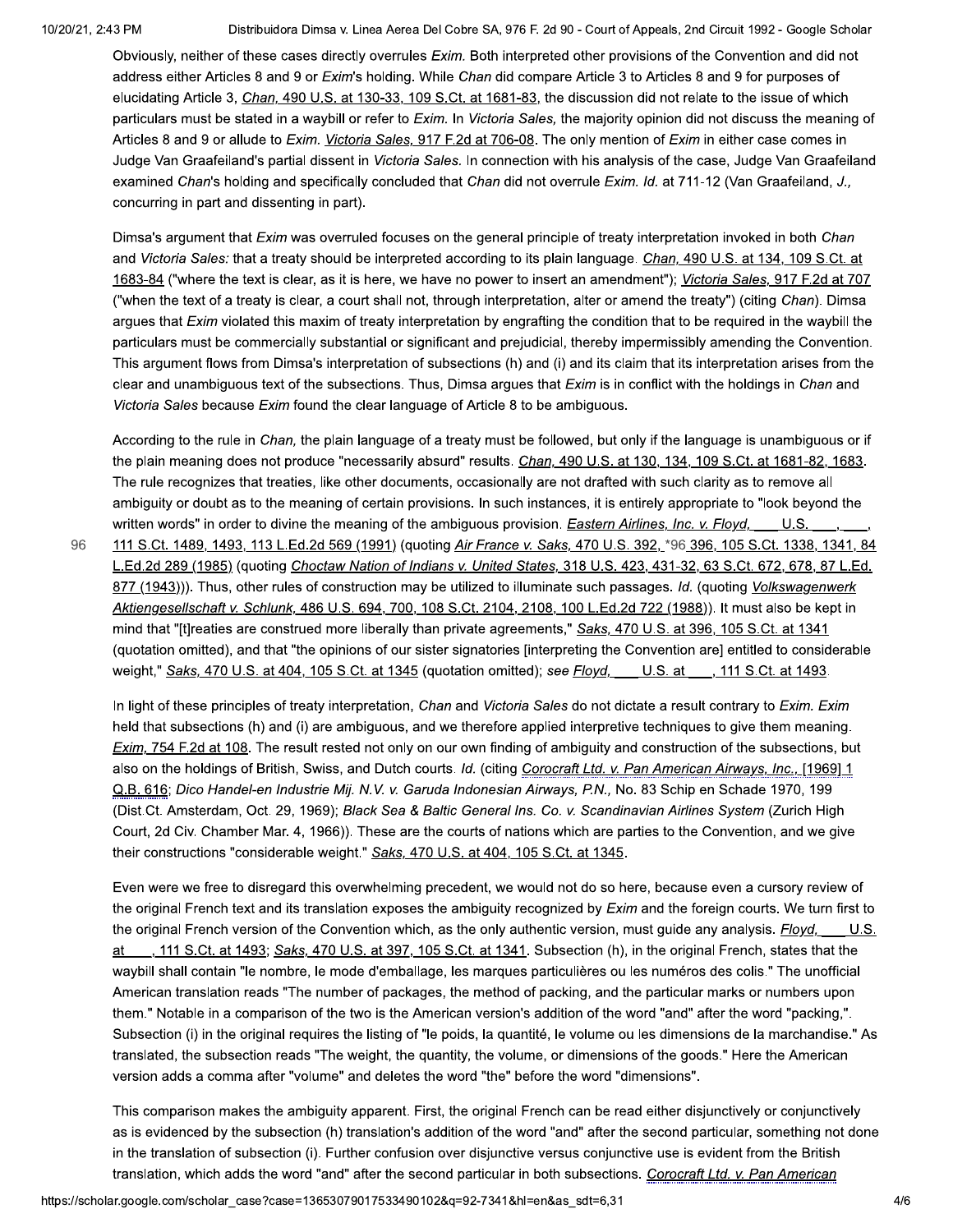98

Distribuidora Dimsa v. Linea Aerea Del Cobre SA, 976 F. 2d 90 - Court of Appeals, 2nd Circuit 1992 - Google Scholar

Airways, [1969] 1 Q.B. 616, 650. This difference from the American translation highlights the difficulty of determining the proper meaning of the French. Additionally, a literal translation of the French supports a strictly disjunctive reading because of the lack of the word "and" within either string, the use of the word "or" at the end of the list, and the fact that each particular is preceded by the French equivalent of the word "the" in the original. The strict disjunctive interpretation of the French text, which finds support from Professor Drion in his treatise on the Convention, see H. Drion, Limitation of Liabilities in International Air Law 311 (1954), was rejected in Corocraft in favor of requiring inclusion of only the commercially substantial particulars. Corocraft, [1969] 1 Q.B. at 654.

97 \*97 Further illustrating the ambiguity of the relevant provisions. Dimsa translates these subsections to mean that to conform with Article 8, a waybill must contain each of the first two particulars stated in each subsection and then a choice between the remaining two particulars in each subsection. Thus, according to Dimsa the subsections should be read as follows: (h) The number of packages and the method of packing and either the particular marks or numbers upon them; (i) The weight and the quantity and either the volume or dimensions of the goods. We see no direct support for this reading, and it is not the most natural interpretation of the French. The ability to derive these myriad interpretations from the original French reinforces Exim's conclusion that subsections (h) and (i) are ambiguous. We note that Exim's resolution of the ambiguity gives meaning to the subsections by recognizing the importance of the different particulars in different contexts such that all are used, depending on the situation.

Even after Chan, the Supreme Court has recognized that certain provisions of the Convention are unclear. Floyd, - 111 S.Ct. at 1493-1501 (phrase "lesion corporelle" held ambiguous, so treaty interpretation techniques used). Cf. Chan, 490 U.S. at 134, 109 S.Ct. at 1683-84 (interpretive methods "may of course be consulted to elucidate a text that is ambiguous"). We find no distinction between the process utilized in Floyd and that used in Exim and the cases on which Exim relied. See Buonocore v. Trans World Airlines, Inc., 900 F.2d 8 (2d Cir.1990) (reaffirming, after Chan, holding in Day v. Trans World Airlines, Inc., 528 F.2d 31 (2d Cir.1975), cert. denied, 429 U.S. 890, 97 S.Ct. 246, 50 L.Ed.2d 172 (1976), that portion of Article 17 is ambiguous, and applying test set forth in Day to determine whether passenger was "in the course of any of the operations of embarking or disembarking"). There being no basis for Dimsa's claims that the language of subsections (h) and (i) is clear or that Exim was overruled, we abide by Exim's holding that unless omission of a particular is commercially substantial or significant and prejudicial to the consignor, it need not be included in the air waybill for the carrier to avail itself of Article 22(2)'s limitation on liability.

## **B. Commercially Insubstantial or Insignificant and Nonprejudicial**

We turn to the question of whether the district court erred in holding the omitted items in this case to be commercially insubstantial or insignificant and nonprejudicial. The most important particular to be specified is the weight, because "weight may assist the [consignor], not only in checking the rate, but also in calculating the carrier's liability for loss." Exim, 754 F.2d at 108; Corocraft, [1969] 1 Q.B. at 654 ("[A]s a matter of commercial practice, the weight is usually the thing that matters."); Maritime Ins., 769 F.Supp. at 129 (omission of volume and dimensions not commercially significant when weight listed). But cf. Republic Nat'l Bank, 815 F.2d at 237-38 (holding lack of weight on baggage claim check not commercially substantial or prejudicial "under the facts of this particular case," because passenger knew he could not recover value of cargo under Convention). The Dimsa waybills included weight, allowing Dimsa to calculate its recovery under the Convention based on the \$20 per kilogram rate. From that information Dimsa could determine whether to declare a greater value for the goods, Warsaw Convention Art. 22(2), or to purchase insurance in order to avoid the limitation of liability.

The nature of the shipment determines which omitted particulars are commercially substantial or significant and prejudicial to the consignor and hence required to be included. Exim, 754 F.2d at 108. In Exim, the carrier lost two shipments of Indian silk blouses being shipped from India to New York. The first waybill at issue in Exim failed to describe the method of packing or indicate numbers on the packages. The second Exim waybill omitted both the volume and the dimensions of the cargo.

Id. These omissions are substantively identical to the omissions from the waybills at issue here. The waybills \*98 in this case listed the number of pieces but omitted the method of packing, and the particular marks or numbers on the packages per subsection (h). Of the subsection (i) particulars, the waybills listed the weight and quantity but omitted both the volume and the dimensions of the goods. As to the particulars found in Exim to be commercially insubstantial or insignificant and nonprejudicial that were also omitted here, we see no difference between their omission from the Dimsa and Exim waybills. Like the VCRs here, the blouses in *Exim* were packed in cartons and we can discern no reason to treat the shipments differently simply because VCRs weigh more than silk blouses or because the Dimsa shipment had more units, factors